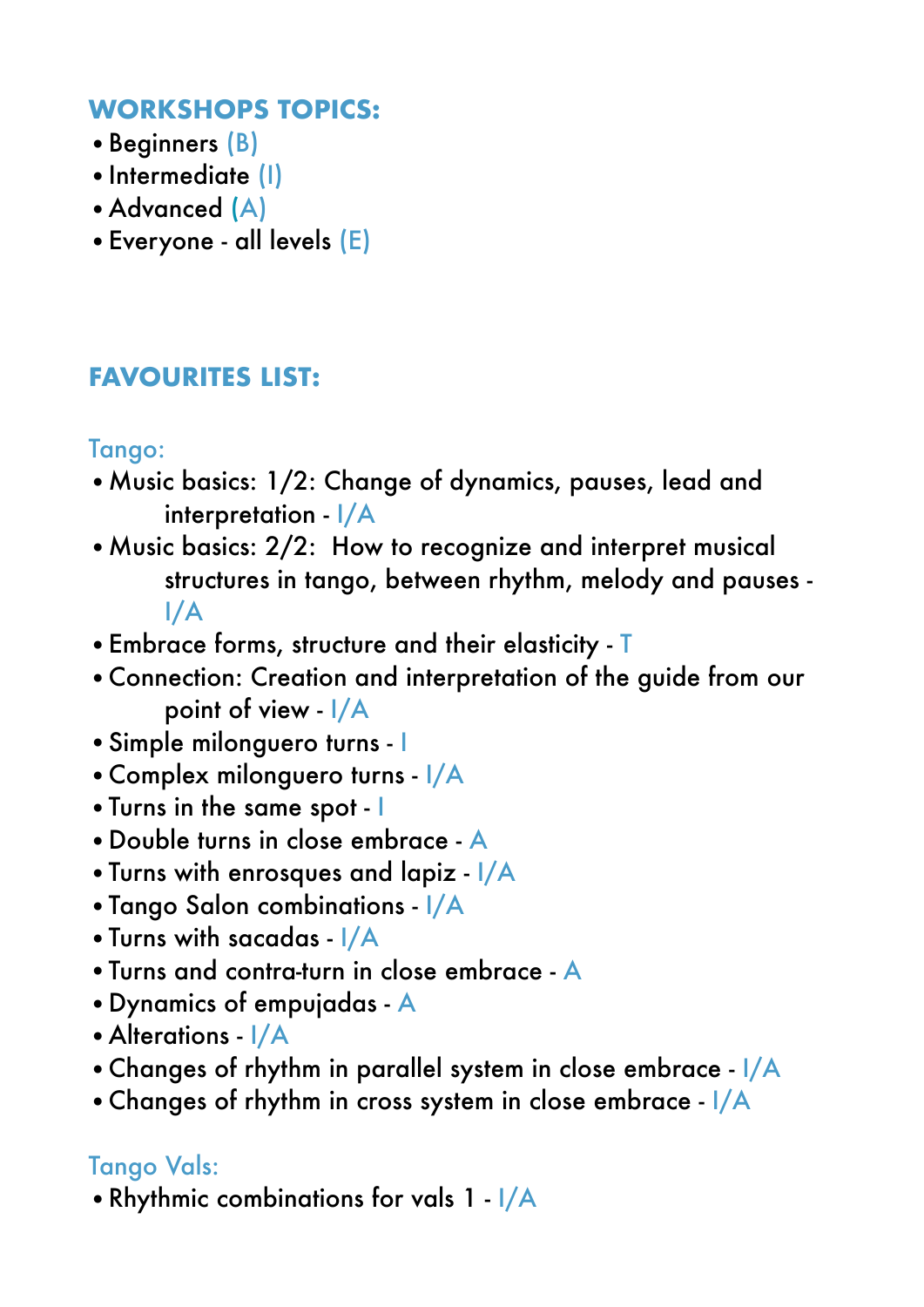- •Rhythmic combinations for vals 2 I/A
- •Rhythmical turns for vals I/A
- •Double turns P/I

### Milonaa:

- •Rhythmical structures and musical analysis part 1/2 I/A (salable also singularly)
- •Rhythmical structures and musical analysis part 2/2 I/A (choose only when sold together in a package with part 1/2)
- •Rhythmic combinations for Milonga 1 B/I/A
- •Rhythmic combinations for Milonga 2 I/A

# **GENERAL LIST:**

Tango:

- •What are the milonga codes and how to respect them (practice and theory) - E
- •Boleos 1/2: Structure I
- •Boleos 2/2: Combinations I/A
- •Sacadas 1/2 : sacadas technique for couples I
- •Sacadas 2/2 : Types of sacadas I/A
- •Turns and rebotes I/A
- •Turns and contraturns I/A
- •Turns and sacadas B/I
- •Turns and ganchos I
- •Turns and barridas I
- •Introduction to volcadas I/A
- •Tipes of volcadas I/A
- •Sacadas's alterations A
- •Different solutions for crosses I/A

# Combinations: